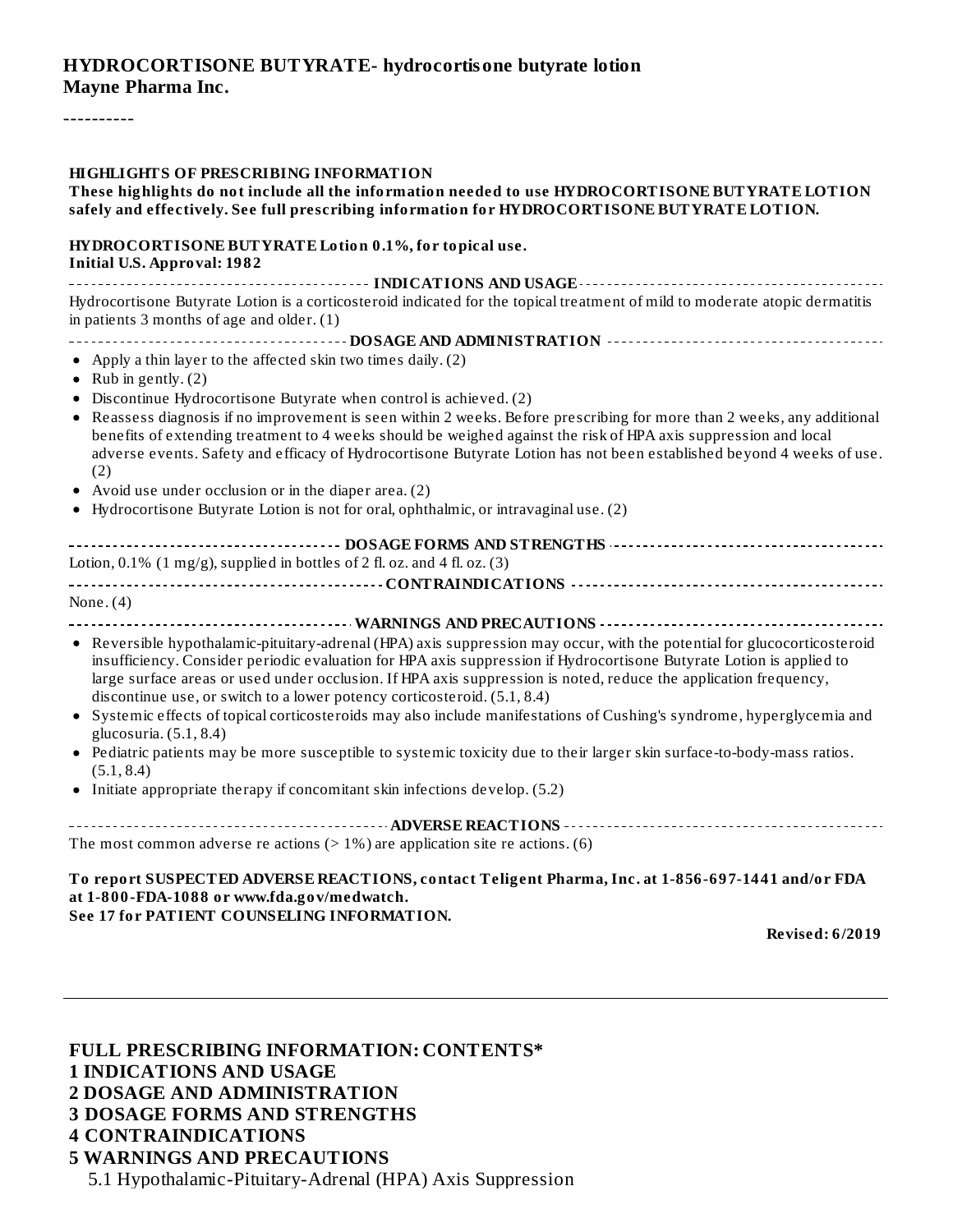$\frac{1}{2}$ .1 Hypothalamic-Pituitary-Adrenal (HPA) Axis Suppression (HPA) Axis Suppression (HPA) Axis Suppression (HPA) Axis Suppression (HPA) Axis Suppression (HPA) Axis Suppression (HPA) Axis Suppression (HPA) Axis Suppre 5.2 Concomitant Skin Infections 5.3 Allergic Contact Dermatitis **6 ADVERSE REACTIONS** 6.1 Clinical Trials Experience 6.2 Postmarketing Experience **8 USE IN SPECIFIC POPULAT IONS** 8.1 Pregnancy 8.3 Nursing Mothers 8.4 Pediatric Use 8.5 Geriatric Use **11 DESCRIPTION 12 CLINICAL PHARMACOLOGY** 12.1 Mechanism of Action 12.3 Pharmacokinetics **13 NONCLINICAL TOXICOLOGY** 13.1 Carcinogenesis, Mutagenesis, Impairment of Fertility **14 CLINICAL STUDIES 16 HOW SUPPLIED/STORAGE AND HANDLING 17 PATIENT COUNSELING INFORMATION** \* Sections or subsections omitted from the full prescribing information are not listed.

#### **FULL PRESCRIBING INFORMATION**

#### **1 INDICATIONS AND USAGE**

Hydrocortisone Butyrate Lotion is indicated for the topical treatment of mild to moderate atopic dermatitis in patients 3 months of age and older.

#### **2 DOSAGE AND ADMINISTRATION**

Apply a thin layer to the affected skin areas two times daily, and rub in gently. Do not apply Hydrocortisone Butyrate Lotion in the diaper area unless directed by a physician.

Discontinue therapy when control is achieved. If no improvement is seen within 2 weeks, reassessment of the diagnosis may be necessary. Before prescribing for more than 2 weeks, any additional benefits of extending treatment to 4 weeks should be weighed against the risk of HPA axis suppression and local adverse events. The safety and efficacy of Hydrocortisone Butyrate Lotion has not been established beyond 4 weeks of use *[see Warnings and Precautions (5.1)]*.

Do not use Hydrocortisone Butyrate Lotion with occlusive dressings unless directed by a physician. Avoid use in the diaper area, as diapers or plastic pants may constitute occlusive dressings.

Hydrocortisone Butyrate Lotion is not for oral, ophthalmic, or intravaginal use.

#### **3 DOSAGE FORMS AND STRENGTHS**

Lotion, 0.1%. Each gram of Hydrocortisone Butyrate Lotion contains 1 mg of hydrocortisone butyrate in a white to off white lotion base. Hydrocortisone Butyrate Lotion is supplied in bottles of 2 fl. oz. and  $4$  fl. oz.

#### **4 CONTRAINDICATIONS**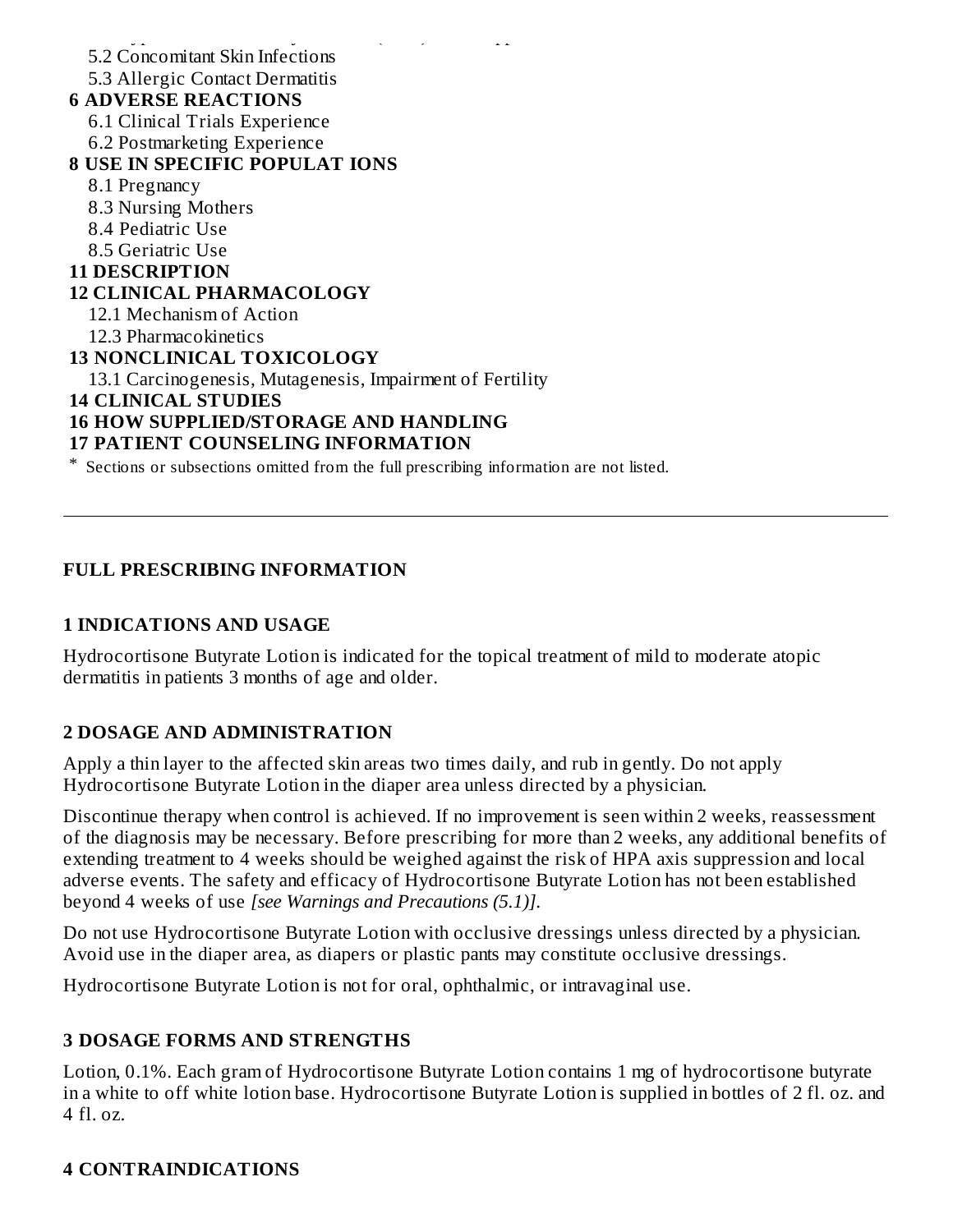None.

## **5 WARNINGS AND PRECAUTIONS**

## **5.1 Hypothalamic-Pituitary-Adrenal (HPA) Axis Suppression**

Systemic effects of topical corticosteroids may include reversible HPA axis suppression, manifestations of Cushing's syndrome, hyperglycemia, and glucosuria.

Studies conducted in pediatric subjects demonstrated reversible HPA axis suppression after use of Hydrocortisone Butyrate Lotion. Pediatric patients may be more susceptible than adults to systemic toxicity from equivalent doses of Hydrocortisone Butyrate Lotion due to their larger skin surface-tobody-mass ratios *[see Use in Specific Populations (8.4)].*

Patients applying a topical corticosteroid to a large surface area or to areas under occlusion should be considered for periodic evaluation of the HPA axis. This may be done by using cosyntropin (ACTH1- 24) stimulation testing (CST).

Minimize systemic corticosteroid effects by mitigating the risk factors for increased systemic absorption and using Hydrocortisone Butyrate Lotion as recommended [*see Dosage and Administration (2)*].

If HPA axis suppression is noted, the frequency of application should be reduced or the drug should be withdrawn, or a less potent corticosteroid should be substituted. Signs and symptoms of glucocorticosteroid insufficiency may occur, requiring supplemental systemic corticosteroids *[see Adverse Reactions (6)].*

## **5.2 Concomitant Skin Infections**

If skin infections are present or develop, an appropriate antifungal, antibacterial or antiviral agent should be used. If a favorable response does not occur promptly, use of Hydrocortisone Butyrate Lotion should be discontinued until the infection has been adequately controlled *[see Adverse Reactions (6)].*

## **5.3 Allergic Contact Dermatitis**

Allergic contact dermatitis with corticosteroids is usually diagnosed by observing a failure to heal rather than noticing a clinical exacerbation. Such an observation should be corroborated with appropriate patch testing. Discontinue Hydrocortisone Butyrate Lotion if the diagnosis is established *[see Adverse Reactions (6)].*

# **6 ADVERSE REACTIONS**

The following adverse reactions are discussed in greater detail in other sections of the labeling:

- HPA axis suppression. This has been observed in pediatric subjects using Hydrocortisone Butyrate Lotion [see *Warnings and Precautions (5.1)* and *Use in Specific Populations (8.4)*]
- Concomitant skin infections [see *Warnings and Precautions (5.2)*]
- Allergic contact dermatitis *[see Warnings and Precautions (5.3)*]

# **6.1 Clinical Trials Experience**

Because clinical trials are conducted under widely varying conditions, the adverse reaction rates observed cannot be directly compared to rates in other clinical trials and may not reflect the rates observed in clinical practice.

The safety data derived from Hydrocortisone Butyrate Lotion clinical trials reflect exposure to Hydrocortisone Butyrate Lotion twice daily for up to four weeks in separate clinical trials involving pediatric subjects 3 months to 18 years of age and adult subjects 18 years of age and older with mild to moderate atopic dermatitis.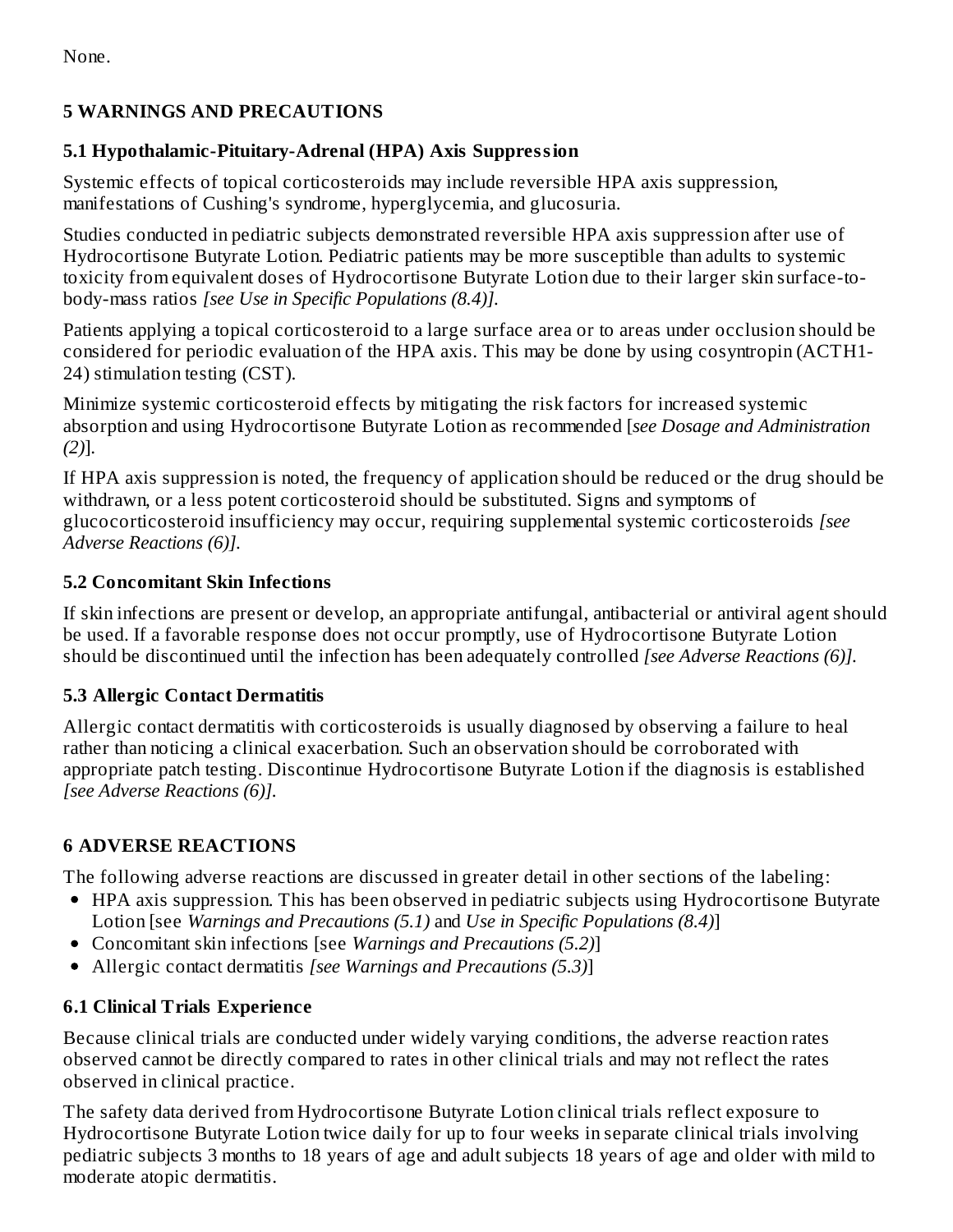Adverse reactions shown in the tables below include those for which there is some basis to believe there is a causal relationship to Hydrocortisone Butyrate Lotion. Although the rates of application site reactions in the vehicle group were greater than those in the Hydrocortisone Butyrate group in both studies, these rates are included in the tables (Table 1 and Table 2) because skin irritation is a known adverse reaction of topical corticosteroids.

|                                                                                                                                                 | <b>Hydrocortisone Butyrate</b><br>Lotion<br>$(n=139)$ n $(\%)$ | Vehicle<br>$(n=145)$ n(%) |
|-------------------------------------------------------------------------------------------------------------------------------------------------|----------------------------------------------------------------|---------------------------|
| Application site reactions,<br>including application site<br>burning, pruritus, dermatitis,<br>erythema, eczema,<br>inflammation, or irritation | 2(1)                                                           | 20(14)                    |
| Infantile acne                                                                                                                                  |                                                                |                           |
| Skin depigmentation                                                                                                                             |                                                                |                           |

#### **TABLE 1. Frequency of advers e reactions in pediatric subjects with mild to moderate atopic dermatitis**

#### **TABLE 2. Frequency of advers e reactions in adult subjects with mild to moderate atopic dermatitis**

|                                                                                                                    | <b>Hydrocortisone Butyrate</b><br>Lotion<br>$(n=151)$ n (%) | Vehicle<br>$(n=150) n (%)$ |
|--------------------------------------------------------------------------------------------------------------------|-------------------------------------------------------------|----------------------------|
| Application site reactions,<br>including application site<br>burning, dermatitis, eczema,<br>erythema, or pruritus | 5(3)                                                        | 7(5)                       |

## **6.2 Postmarketing Experience**

Because adverse reactions are reported voluntarily from a population of uncertain size, it is not always possible to reliably estimate their frequency or establish a causal relationship to drug exposure.

The following additional local adverse reactions have been reported infrequently with topical corticosteroids, and they may occur more frequently with the use of occlusive dressings and higher potency corticosteroids. These reactions included: irritation, folliculitis, acneiform eruptions, hypopigmentation, perioral dermatitis, allergic contact dermatitis, secondary infection, skin atrophy, striae, miliaria and telangiectasia.

# **8 USE IN SPECIFIC POPULAT IONS**

# **8.1 Pregnancy**

# **Pregnancy Category C.**

There are no adequate and well-controlled studies in pregnant women. Therefore, Hydrocortisone Butyrate Lotion should be used during pregnancy only if the potential benefit justifies the potential risk to the fetus.

Corticosteroids have been shown to be teratogenic in laboratory animals when administered systemically at relatively low dosage levels. Some corticosteroids have been shown to be teratogenic after dermal application in laboratory animals.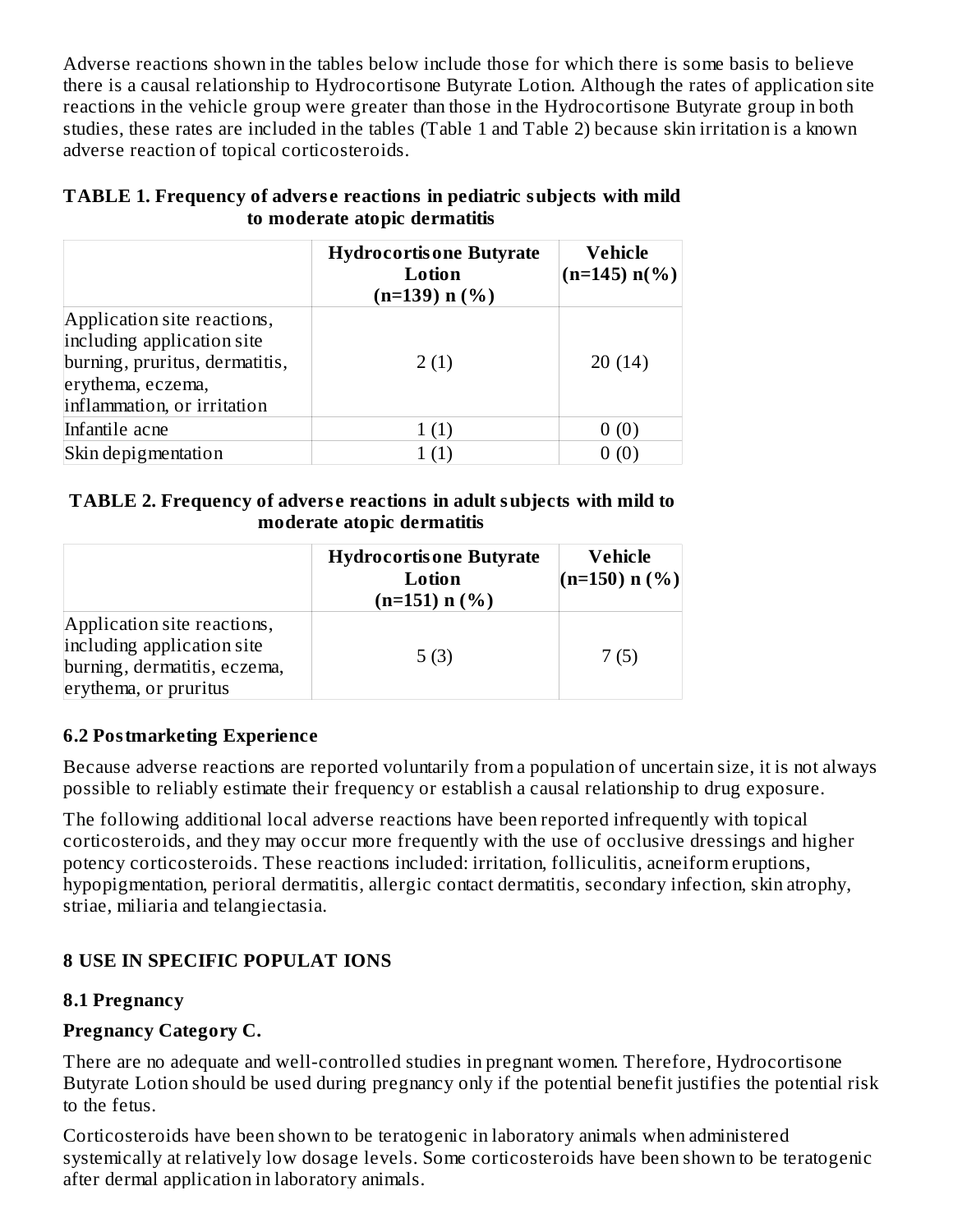Note: The animal multiples of human exposure calculations in this label were based on body surface area comparisons for an adult (i.e., mg/m<sup>2</sup>/day dose comparisons) assuming 100% human percutaneous absorption of a maximum topical human dose (MTHD) for hydrocortisone butyrate lotion (25 g lotion).

after dermal application in laboratory animals.

Systemic embryofetal development studies were conducted in rats and rabbits. Subcutaneous doses of 0.6, 1.8 and 5.4 mg/kg/day hydrocortisone butyrate were administered to pregnant female rats during gestation days 6 to 17. In the presence of maternal toxicity, fetal effects noted at 5.4 mg/kg/day ( $2\times$ MTHD) included an increased incidence of ossification variations and unossified sternebra. No treatment-related effects on embryofetal toxicity or teratogenicity were noted at doses of 5.4 mg/kg/day and 1.8 mg/kg/day, respectively  $(2 \times MTHD)$  and  $0.7 \times MTHD$ , respectively).

Subcutaneous doses of 0.1, 0.2 and 0.3 mg/kg/day hydrocortisone butyrate were administered to pregnant female rabbits during gestation days 7 to 20. An increased incidence of abortion was noted at 0.3 mg/kg/day (0.2 $\times$  MTHD). In the absence of maternal toxicity, a dose-dependent decrease in fetal body weight was noted at doses  $\geq 0.1$  mg/kg/day (0.1× MTHD). Additional indicators of embryofetal toxicity (reduction in litter size, decreased number of viable fetuses, increased post-implantation loss) were noted at doses ≥0.2 mg/kg/day (0.2× MTHD). Additional fetal effects noted in this study included delayed ossification noted at doses  $\geq$ 0.1 mg/kg/day and an increased incidence of fetal malformations (primarily skeletal malformations) noted at doses  $\geq$ 0.2 mg/kg/day. A dose at which no treatment- related effects on embryofetal toxicity or teratogenicity were observed was not established in this study.

Additional systemic embryofetal development studies were conducted in rats and mice. Subcutaneous doses of 0.1 and 9 mg/kg/day hydrocortisone butyrate were administered to pregnant female rats during gestation days 9 to15. In the presence of maternal toxicity, an increase in fetal deaths and fetal resorptions and an increase in the number of ossifications in caudal vertebrae were noted at a dose of 9 mg/kg/day (3× MTHD). No treatment-related effects on embryofetal toxicity or teratogenicity were noted at  $0.1$  mg/kg/day  $(0.1 \times MTHD)$ .

Subcutaneous doses of 0.2 and 1 mg/kg/day hydrocortisone butyrate were administered to pregnant female mice during gestation days 7 to 13. In the absence of maternal toxicity, an increased number of cervical ribs and one fetus with clubbed legs were noted at a dose of 1 mg/kg/day (0.2 $\times$  MTHD). No treatment-related effects on embryofetal toxicity or teratogenicity were noted at doses of 1 and 0.2 mg/kg/day, respectively (0.2× MTHD and 0.1× MTHD, respectively).

No topical embryofetal development studies were conducted with hydrocortisone butyrate lotion. However, topical embryofetal development studies were conducted in rats and rabbits with a hydrocortisone butyrate ointment formulation. Topical doses of 1% and 10% hydrocortisone butyrate ointment were administered to pregnant female rats during gestation days 6 to15 or pregnant female rabbits during gestation days 6 to18. A dose-dependent increase in fetal resorptions was noted in rabbits  $(0.2 \text{ to } 2 \times \text{MTHD})$  and fetal resorptions were noted in rats at the 10% hydrocortisone butyrate ointment dose  $(80 \times MTHD)$ . No treatment-related effects on embyrofetal toxicity were noted at the 1% hydrocortisone butyrate ointment dose in rats (8× MTHD). A dose at which no treatment-related effects on embryofetal toxicity were observed in rabbits after topical administration of hydrocortisone butyrate ointment was not established in this study. No treatment-related effects on teratogenicity were noted at a dose of 10% hydrocortisone butyrate ointment in rats or rabbits  $(80 \times MTHD)$  and  $2 \times MTHD$ , respectively).

A peri- and post-natal development study was conducted in rats. Subcutaneous doses of 0.6, 1.8 and 5.4 mg/kg/day hydrocortisone butyrate were administered to pregnant female rats from gestation day 6 to lactation day 20. In the presence of maternal toxicity, a dose-dependent decrease in fetal weight was noted at doses ≥ 1.8 mg/kg/day (0.7× MTHD). No treatment-related effects on fetal toxicity were noted at 0.6 mg/kg/day (0.2× MTHD). A delay in sexual maturation was noted at 5.4 mg/kg/day (2× MTHD). No treatment-related effects on sexual maturation were noted at 1.8 mg/kg/day. No treatment-related effects on behavioral development or subsequent reproductive performance were noted at 5.4 mg/kg/day.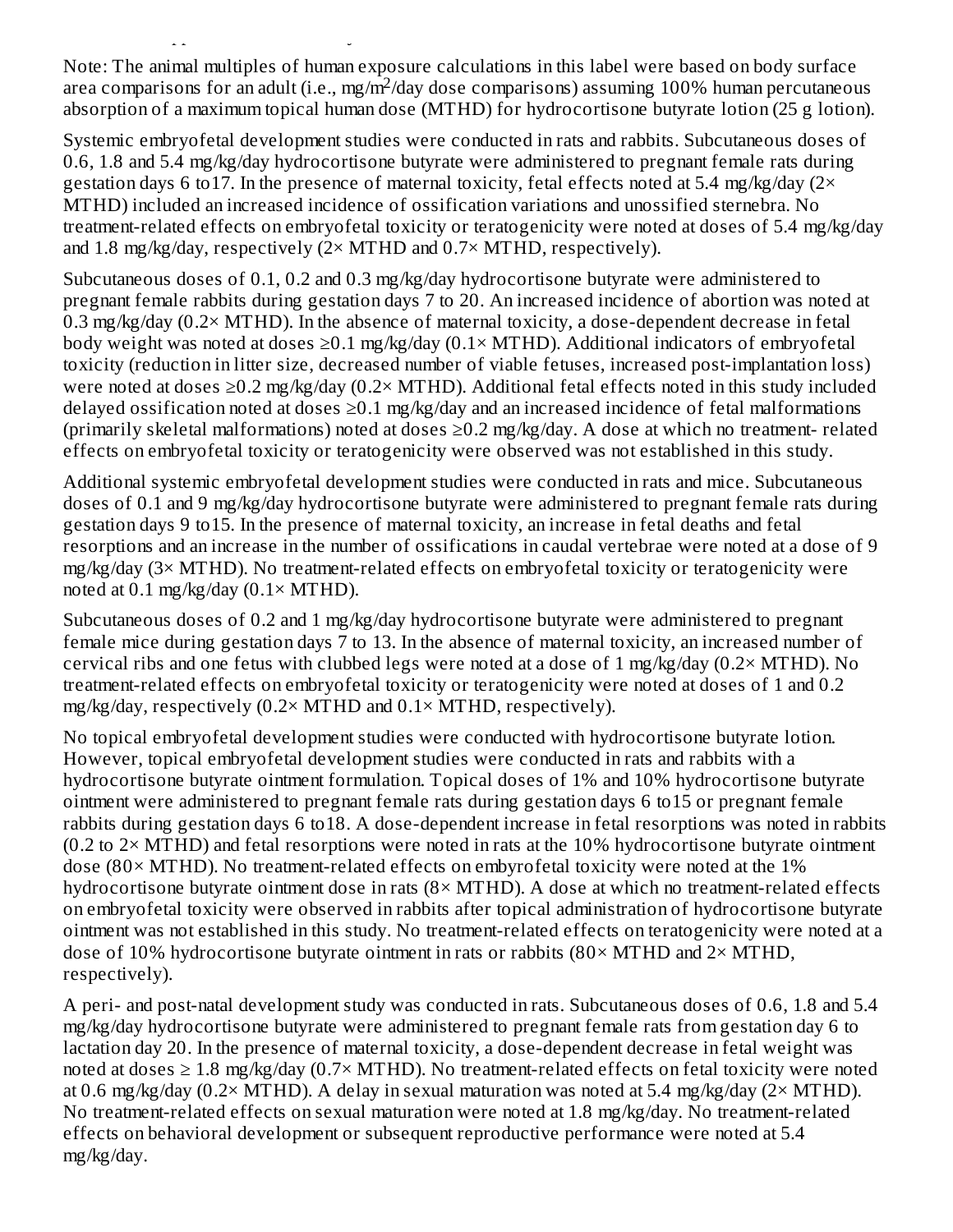### **8.3 Nursing Mothers**

Systemically administered corticosteroids appear in human milk and could suppress growth, interfere with endogenous corticosteroid production, or cause other untoward effects. It is not known whether topical administration of corticosteroids could result in sufficient systemic absorption to produce detectable quantities in human milk. Because many drugs are excreted in human milk, caution should be exercised when Hydrocortisone Butyrate Lotion is administered to a nursing woman.

## **8.4 Pediatric Us e**

Safety and efficacy in pediatric patients below 3 months of age have not been established.

Because of higher skin surface-to-body-mass ratios, pediatric patients are at a greater risk than adults of HPA axis suppression when they are treated with topical corticosteroids *[see Warnings and Precautions (5.1)]*. They are therefore also at a greater risk of glucocorticosteroid insufficiency after withdrawal of treatment and of Cushing's syndrome while on treatment.

Eighty-four (84) pediatric subjects (3 months to less than 18 years of age) with moderate to severe atopic dermatitis affecting at least 25% of body surface area (BSA) treated with Hydrocortisone Butyrate Lotion three times daily for up to 4 weeks were assessed for HPA axis suppression. The disease severity (moderate to severe atopic dermatitis) and the dosing regimen (three times daily) in this HPA axis study were different from the subject population (mild to moderate atopic dermatitis) and the dosing regimen (two times daily) for which Hydrocortisone Butyrate Lotion is indicated. Seven of the 82 evaluable subjects (8.5%) demonstrated laboratory evidence of suppression, where the sole criterion for defining HPA axis suppression was a serum cortisol level of less than or equal to 18 micrograms per deciliter after cosyntropin stimulation. Suppressed subjects ranged in age from 1 to 12 years and, at the time of enrollment, had 35% to 90% BSA involvement. These subjects did not develop any other signs or symptoms of HPA axis suppression. At the first follow up visit, approximately one month after the conclusion of treatment, cosyntropin stimulation results of all subjects had returned to normal, with the exception of one subject. This last subject recovered adrenal function by the second post treatment visit, 55 days post-treatment.

Cushing's syndrome, linear growth retardation, delayed weight gain, and intracranial hypertension have also been reported in pediatric patients receiving topical corticosteroids. Manifestations of adrenal suppression in pediatric patients include low plasma cortisol levels to an absence of response to ACTH stimulation. Manifestations of intracranial hypertension include bulging fontanelles, headaches, and bilateral papilledema.

## **8.5 Geriatric Us e**

Clinical studies of Hydrocortisone Butyrate Lotion did not include sufficient numbers of subjects aged 65 and over to determine whether they respond differently from younger subjects.

## **11 DESCRIPTION**

Hydrocortisone Butyrate (hydrocortisone butyrate) Lotion, 0.1% contains hydrocortisone butyrate, a non-fluorinated hydrocortisone ester, for topical use. The chemical name of hydrocortisone butyrate is 11ß,17,21- Trihydroxypregn-4-ene-3,20-dione 17-butyrate. It has the following structural formula: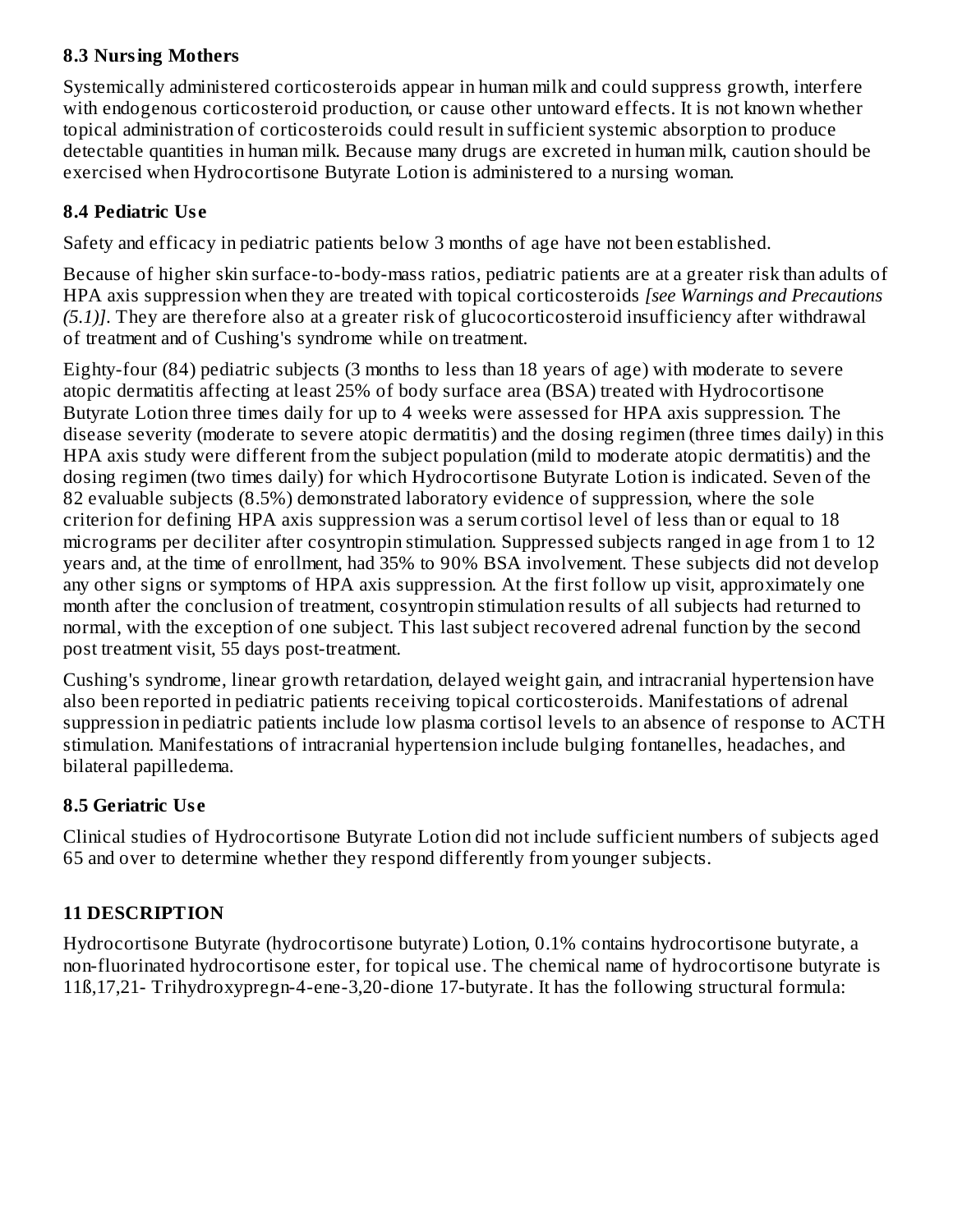

Hydrocortisone butyrate is a white to off white powder with a molecular weight of 432.56, and a molecular formula of  $\rm{C_{25}H_{36}O_6}$ . It is practically insoluble in water, slightly soluble in ether, soluble in methanol, in alcohol, and in acetone, and freely soluble in chloroform.

Each gram of Hydrocortisone Butyrate Lotion contains 1 mg of hydrocortisone butyrate in a white to off white lotion base consisting of anhydrous citric acid, ceteth-20, cetostearyl alcohol, butylated hydroxytoluene (BHT), butylparaben, light mineral oil, propylparaben, purified water, sodium citrate, and white petrolatum.

## **12 CLINICAL PHARMACOLOGY**

#### **12.1 Mechanism of Action**

Topical corticosteroids share anti-inflammatory, antipruritic, and vasoconstrictive properties. The mechanism of the anti-inflammatory activity of the topical corticosteroids is unclear. However, corticosteroids are thought to act by the induction of phospholipase  $\rm A_{2}$  inhibitory proteins, collectively called lipocortins. It is postulated that these proteins control the biosynthesis of potent mediators of inflammation such as prostaglandins and leukotrienes by inhibiting the release of their common precursor, arachidonic acid. Arachidonic acid is released from membrane phospholipids by phospholipase  $A_2$ .

## **12.3 Pharmacokinetics**

No studies were conducted to determine the pharmacokinetics of Hydrocortisone Butyrate Lotion.

The extent of percutaneous absorption of topical corticosteroids is determined by many factors, including the vehicle, the integrity of the epidermal barrier, and the use of occlusive dressings.

Topical corticosteroids can be absorbed through normal intact skin. Inflammation and/or other disease processes in the skin, occlusive dressings, or widespread application may increase percutaneous absorption.

Once absorbed through the skin, topical corticosteroids are handled through pharmacokinetic pathways similar to systemically administered corticosteroids.

# **13 NONCLINICAL TOXICOLOGY**

# **13.1 Carcinogenesis, Mutagenesis, Impairment of Fertility**

In a 2-year dermal rat carcinogenicity study with Hydrocortisone Butyrate Lotion, hydrocortisone butyrate was administered to Sprague-Dawley rats at topical doses of 0.05, 0.15, and 0.3 mg/kg/day in males and 0.1, 0.25, and 0.5 mg/kg/day in females (0.1% lotion). No drug-related tumors were noted in this study up to the highest doses evaluated in this study of 0.3 mg/kg/day in males  $(0.1 \times MTHD)$  and 0.5 mg/kg/day in females (0.2× MTHD).

Hydrocortisone butyrate revealed no evidence of mutagenic or clastogenic potential based on the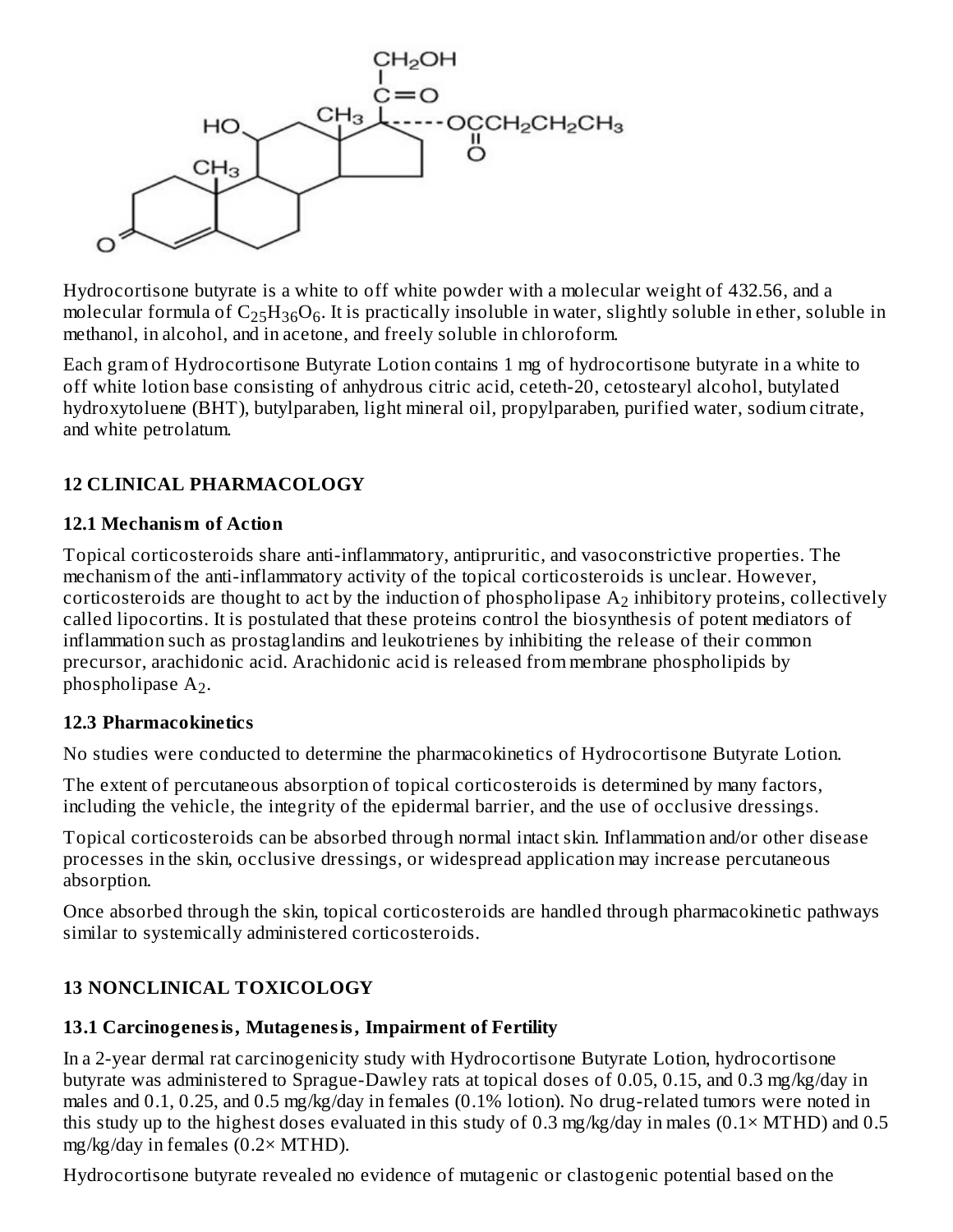results of two *in vitro* genotoxicity tests (Ames test and L5178Y/TK<sup>+/-</sup> mouse lymphoma assay) and one *in vivo* genotoxicity test (mouse micronucleus assay).

No evidence of impairment of fertility or effect on mating performance was observed in a fertility and general reproductive performance study conducted in male and female rats at subcutaneous doses up to and including 1.8 mg/kg/day (0.7× MTHD). Mild effects on maternal animals, such as reduced food consumption and a subsequent reduction in body weight gain, were seen at doses  $\geq 0.6$  mg/kg/day (0.2× MTHD).

## **14 CLINICAL STUDIES**

In a multicenter, randomized, vehicle-controlled trial of 284 pediatric subjects 3 months to 18 years of age with mild to moderate atopic dermatitis, Hydrocortisone Butyrate Lotion or vehicle was applied twice daily for up to four weeks. Treatment success was assessed at day 29 (after 28 days of treatment) and was defined as the proportion of patients who achieved both "clear" or "almost clear" and at least a two grade improvement from baseline on a 5-point Physician's Global Assessment (PGA) scale. Study results are shown in Table 3.

## **TABLE 3. Efficacy results at Day 29 in pediatric subjects**

|                      | <b>Hydrocortisone</b><br><b>Butyrate Lotion (n=139)</b> | Vehicle $(n=145)$ |
|----------------------|---------------------------------------------------------|-------------------|
| Number (%) successes | 68 (49%)                                                | 35 (24%)          |

Another multicenter, randomized, double-blind study compared twice daily treatment with Hydrocortisone Butyrate Lotion (n=151) to vehicle (n=150) for three or four weeks in adult subjects (ages 18 years or older), having atopic dermatitis, including those with mild or moderate severity. Results favored Hydrocortisone Butyrate Lotion over vehicle.

## **16 HOW SUPPLIED/STORAGE AND HANDLING**

Hydrocortisone Butyrate Lotion, 0.1%, is white to off white in color and supplied in bottles of 2 fl. oz. (NDC 51862-159-02) and 4 fl. oz. (NDC 51862-159-04).

Store at 25°C (77°F); excursions permitted to 15°C to 30°C (59°F to 86°F) [see USP Controlled Room Temperature]. Protect from freezing.

# **17 PATIENT COUNSELING INFORMATION**

Patients using Hydrocortisone Butyrate Lotion should receive the following information and instructions:

- Apply a thin layer to the affected skin two times daily, and rub in gently.
- Discontinue Hydrocortisone Butyrate Lotion when control is achieved.
- Do not use for longer than 4 weeks.
- Avoid contact with the eyes.
- Do not bandage, otherwise cover, or wrap the affected skin area so as to be occlusive unless directed by physician.
- Do not use Hydrocortisone Butyrate Lotion in the diaper area, as diapers or plastic pants may constitute occlusive dressings.
- Do not use Hydrocortisone Butyrate Lotion on the face, underarms, or groin areas unless directed by physician.
- If no improvement is seen within 2 weeks, contact physician.
- Do not use other corticosteroid-containing products while using Hydrocortisone Butyrate Lotion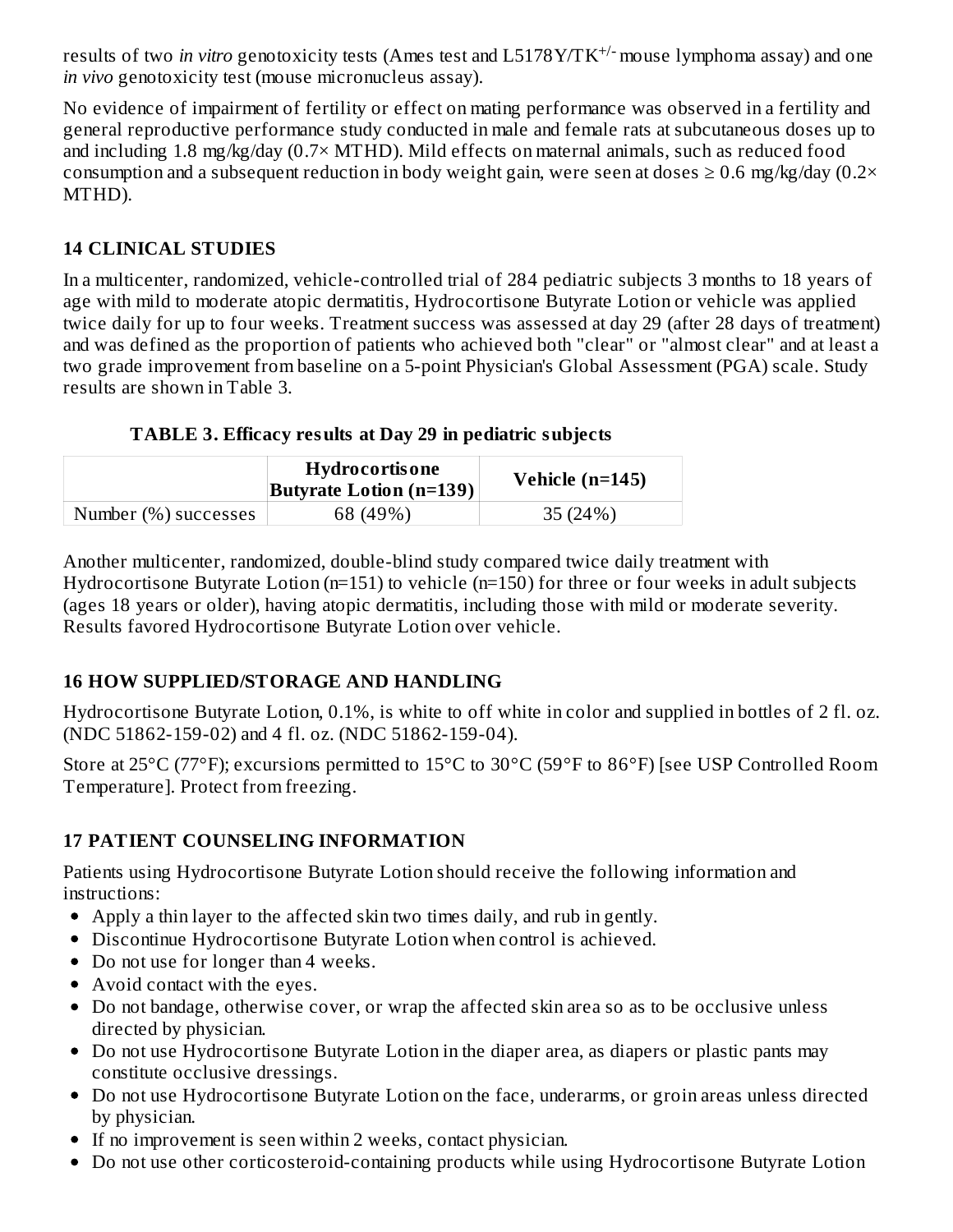without first consulting physician.

Distributed by: **Mayne Pharma** Greenville, NC 27834 C101251

#### **PRINCIPAL DISPLAY PANEL - 118 mL Bottle Carton**

NDC 51862-159-04

Hydrocortisone Butyrate Lotion

0.1%

For topical use only. Not for eye use.

Rx Only

4 fl oz (118 mL)

mayne pharma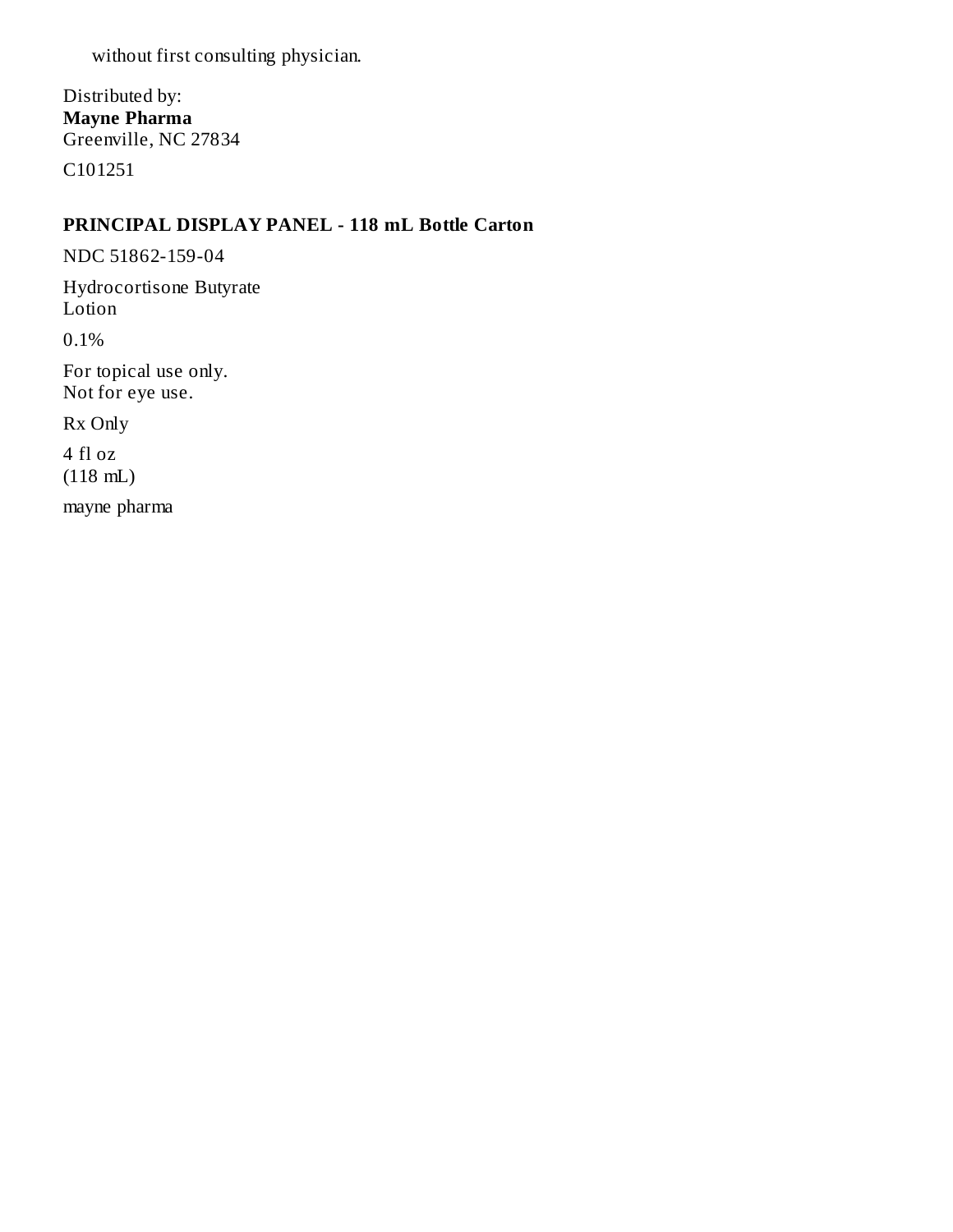

| <b>HYDROCORTISONE BUTYRATE</b> |                         |                    |               |  |
|--------------------------------|-------------------------|--------------------|---------------|--|
| hydrocortisone butyrate lotion |                         |                    |               |  |
|                                |                         |                    |               |  |
| <b>Product Information</b>     |                         |                    |               |  |
| <b>Product Type</b>            | HUMAN PRESCRIPTION DRUG | Item Code (Source) | NDC:51862-159 |  |
| <b>Route of Administration</b> | TOPICAL                 |                    |               |  |
|                                |                         |                    |               |  |
|                                |                         |                    |               |  |